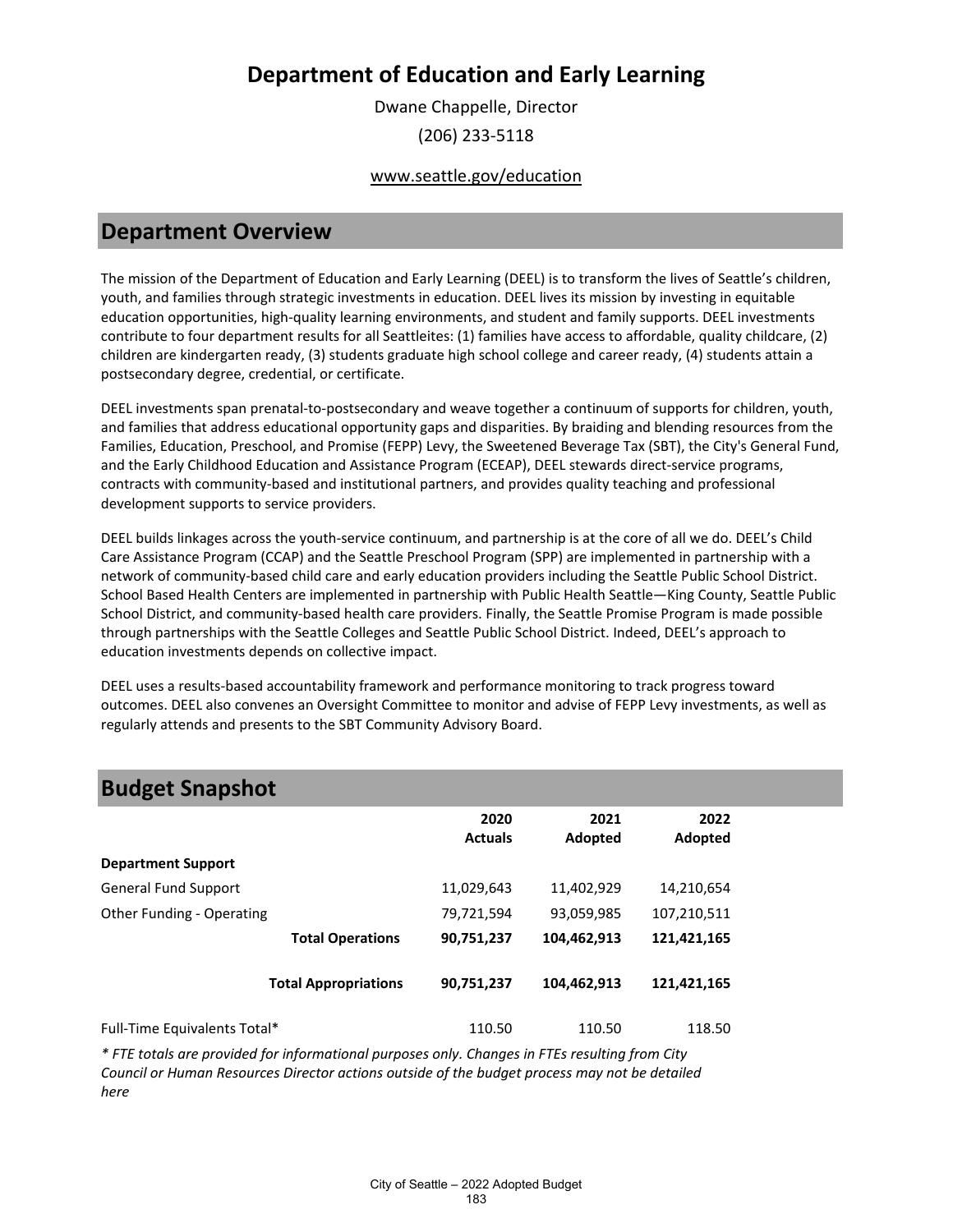### **Budget Overview**

DEEL implements its mission to support Seattle's children by leveraging its funding from the FEPP Levy; the City's General Fund; Sweetened Beverage Tax (SBT) revenues; federal, state, and private grants; and partnerships with other City departments. The 2022 Proposed Budget allocates federal resources to support expansion of the Seattle Promise program and to provide additional stabilization grants to child care providers. The budget also continues funding for the Black, Indigenous and People of Color (BIPOC) investments recommended by the Equitable Communities Initiative (ECI) Task Force and continues funding for a Prenatal-3 grant program. The 2022 Adopted Budget also adds staffing capacity to DEEL to support the department's expanded portfolio of work. Key investments are highlighted below and more detailed information can be found in the incremental changes section.

#### **Seattle Promise**

The City of Seattle is receiving approximately \$232 million in federal Coronavirus Local Fiscal Recovery Funds (CLFR), which will be awarded in two tranches. The first tranche, appropriated in 2021 through Ord 126371, included an allocation of \$4 million to expand the Seattle Promise program. The 2022 Proposed Budget included an additional \$6.7 million in CLFR funds for Seattle Promise to bring the total investment to \$10.7 million. The funding is part of the Seattle Rescue Plan 3 (SRP3). See the Seattle Rescue Plan section of this 2022 Budget Book for more information on SRP3.

In the Adopted Budget, the City Council replaced \$4.4 million of the CLFR funding supporting Seattle Promise with FEPP Levy fund balance. For additional information, see the Council changes section below and the Council changes included in the Description of Incremental Changes section.

The federal funding is directed to alleviate impacts on students during COVID-19 and to support new partnerships with the University of Washington and extended tuition and program supports at Seattle Colleges. Funds will offer additional college preparation and persistence support for recent public high school graduates, particularly students of color, participating in the program. Funds will also bolster Promise scholar pathways to college completion through a new partnership with the University of Washington and extended tuition and program supports at Seattle Colleges. New federal funding and partnerships will address educational equity toward three key program outcomes: student preparation for college-level coursework, retention in college, and completion of certificate, credential, degree or transfer to four-year institution.

#### **Equitable Communities Initiative**

In late 2020, the Mayor convened the Equitable Communities Initiative (ECI) Task Force. The task force was charged with developing strategies that begin to address the disparities caused by years of disinvestment in communities of color. From December 2020 to June 2021, the Task Force of 26 community leaders met weekly for more than 60 cumulative hours in over 30 meetings. The task force recommendations, released in June 2021, included \$6 million for an Equity and Cultural Education Fund. The ECI task force funding was appropriated in 2021 through Ord 126401.

The 2022 Proposed Budget included ongoing funding of \$6 million for the Equity and Cultural Education Fund, including \$2 million to be targeted to cultural education. The appropriation for the fund would have been split between DEEL (\$4 million) and ARTS (\$2 million). However, the City Council reduced funding for the Equitable Communities Initiative Task Force recommendations by \$14 million in the 2022 Adopted Budget, relative to the Executive's proposed budget, and changed the appropriations to one-time funding. The Equity and Cultural Education Fund was reduced by \$4.5 million (\$3.5 million reduction to DEEL and \$1.5 million reduction to ARTS) leaving an appropriation for 2022 of \$500,000 in DEEL and \$500,000 in ARTS. Total one-time funding for the initiative over 2021-22 is therefore \$7 million including the \$6 million provided in the 2021 budget. The Council issued a Statement of Legislative Intent that they will work with the Executive to try to identify ongoing funding to sustain the commitment to the recommendations.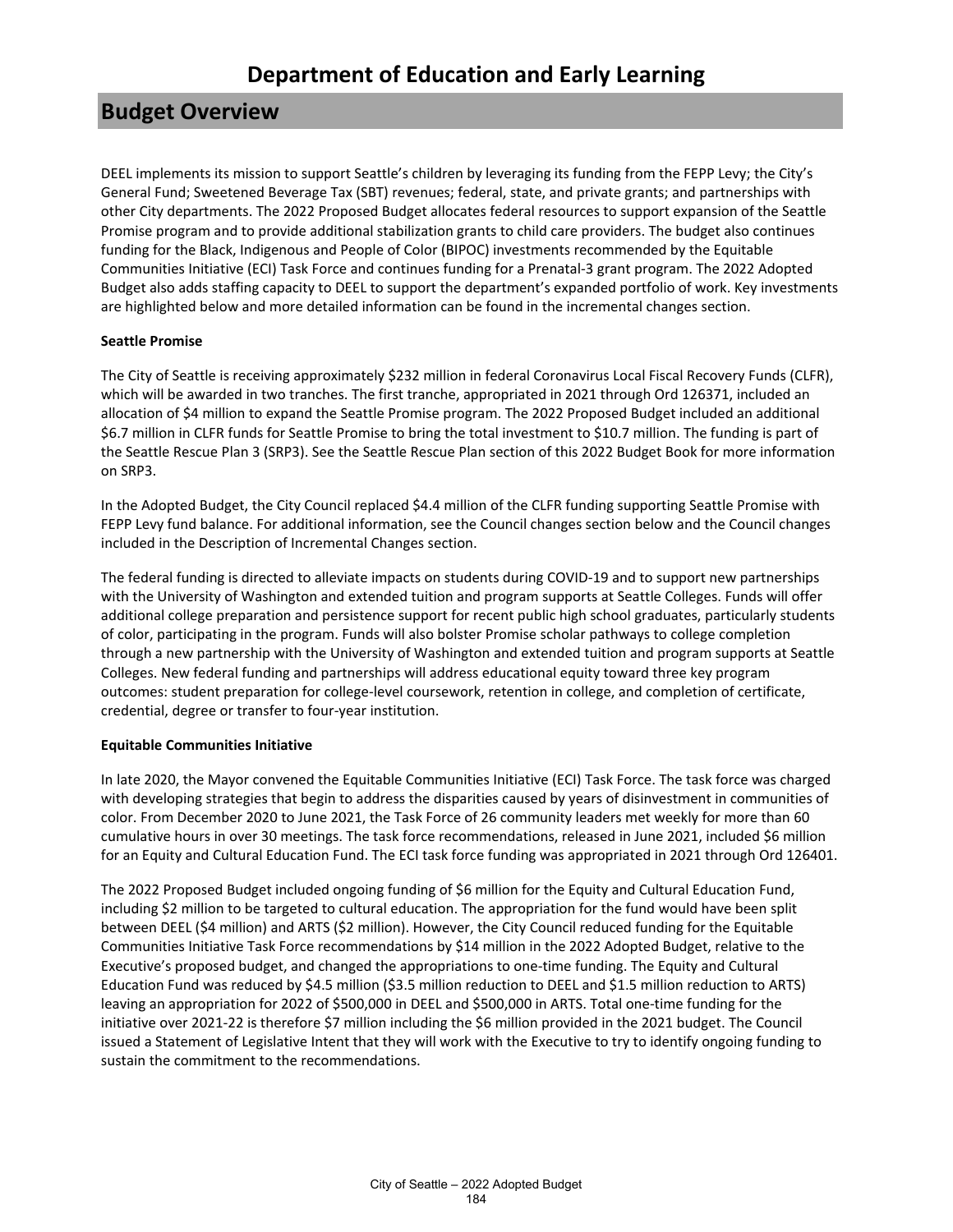#### **Child Care**

The COVID-19 pandemic highlighted challenges in the child care system, including affordability and access for families. The onset of COVID-19, with new guidelines for health, safety, and class ratios has increased the burden of providers to operate safely while maintain financial solvency. There has been recognition at the national, regional and local level that the child care sector is both crucial to keeping our economy functioning during COVID-19 and particularly vulnerable financially.

There are significant investments being made in child care at the state, regional, and local levels of government. Some of the investments include funding for child care facilities, provider stabilization grants, and expanded eligibility for the State's Working Connections Child Care (WCCC) program. In addition, the recently renewed King County Best Starts for Kids Levy includes funding for a new Countywide child care subsidy program which is expected to be implemented in mid-2022.

The City of Seattle allocated federal funding in 2021 for investments in child care facilities (\$5 million), one-time bonus payments for child care workers (\$3 million), and child care provider stabilization grants (\$2.4 million). The 2022 Proposed Budget included additional federal funding for child care stabilization grants (\$2.4 million). These funds will be used to address the economic hardship child care providers and their employees experienced due to a loss of income, layoffs, and reduced work hours because of the COVID-19 crisis. Two populations are eligible for assistance: 1) licensed child care providers (both centers and family child care homes); and 2) family, friend, and neighbor (FFN) providers.

The City Council amended the 2022 Proposed Budget by reallocating \$70.7 million of one-time federal Coronavirus Local Fiscal Recovery Act (CLFR) Funds to revenue replacement in the General Fund. This action allows for the reallocation of funds in the Jumpstart Payroll Expense Tax (PET) Fund for purposes outlined in Ordinance 126393. Full revenue replacement details can be found in the Seattle Rescue Plan chapter. The child care stabilization grants will now be funded by PET.

#### **City Council Changes to the Proposed Budget**

As stated above, the Council reduced funding for the Equitable Communities Initiative Equity and Cultural Education Fund from \$6 million to \$1 million and made the funding one-time. The Council also reduced federal funding for Seattle Promise and directed DEEL to use levy fund balance to support the program.

Other Council changes include adding one-time funding for programming for black girls and young women and black queer and transgender youth. The Council also added one-time funding for mental health services in school-based clinics.

The City Council added ongoing funding to enhance restorative justice programming and provided funding for culturally responsive after-school programming. The changes also included adding a position to DEEL to support the increased programming. For additional information, see the Council Changes section of the Incremental Budget Changes Section below.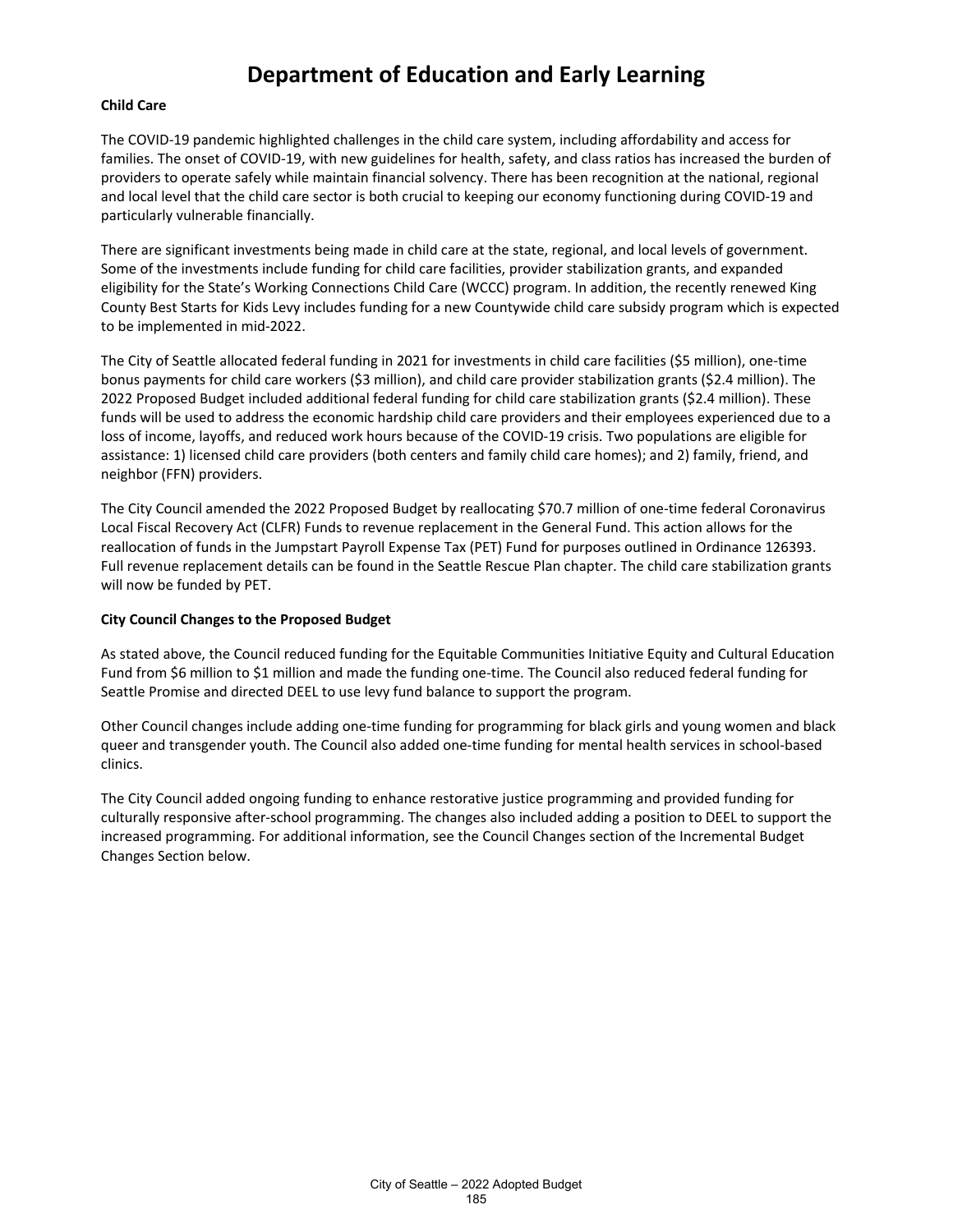## **Incremental Budget Changes**

## **Department of Education and Early Learning**

|                                                                       | <b>Dollars</b> | <b>FTE</b> |
|-----------------------------------------------------------------------|----------------|------------|
| 2021 Adopted Budget                                                   | 104,462,913    | 110.50     |
| <b>Baseline</b>                                                       |                |            |
| Align Budget to Central Cost Manual                                   | (196, 810)     |            |
| <b>Baseline Adjustments for Personnel Costs</b>                       | 153,483        |            |
| Contract Inflation                                                    | 130,465        |            |
| FEPP Funding Source Update                                            |                |            |
| <b>Grants Funding Source Code Changes</b>                             |                |            |
| Remove 2021 One-Time Adds                                             | (2, 117, 000)  |            |
| <b>Proposed Operating</b>                                             |                |            |
| Child Care Stabilization Grants Expansion                             | 2,400,000      |            |
| Continue Prenatal to Three Grant program                              | 1,500,000      |            |
| Data and Evaluation Analyst                                           | 151,701        | 1.00       |
| Equitable Communities Initiative - Education                          | 4,000,000      | 1.00       |
| Seattle Promise Additional Support                                    | 6,757,891      |            |
| Senior Finance Analyst                                                | 141,608        | 1.00       |
| <b>Proposed Technical</b>                                             |                |            |
| <b>Balancing</b>                                                      |                |            |
| Citywide Adjustments for Standard Cost Changes                        | (91, 328)      |            |
| Early Childhood Education and Assistance (ECEAP) Grant Increase       | 505,496        |            |
| Early Learning Budget Technical Adjustments                           |                |            |
| Early Learning FEPP Spending Plan Alignment                           | 3,821,608      |            |
| <b>ECEAP Budget Adjustments</b>                                       |                |            |
| K-12 FEPP Spending Plan Alignment                                     | 1,285,212      |            |
| Language Premium Staff Stipend                                        | 2,400          |            |
| Leadership and Admin FEPP Spending Plan Alignment                     | 31,040         |            |
| Post-secondary FEPP Spending Plan Alignment                           | 307,324        |            |
| Revenue Adjustments                                                   |                |            |
| Second Quarter Supplemental Budget Ongoing Items                      | 17,545         | 4.00       |
| Sweetened Beverage Tax Funding Source Cleanup                         |                |            |
| Council                                                               |                |            |
| Expand Mental Health Services in Schools                              | 500,000        |            |
| Reduce Funding for Equitable Communities Initiative and Make One-Time | (3,500,000)    |            |
| Enhance culturally responsive after-school programming                | 500,000        | 1.00       |
| Enhance Restorative Justice Programming                               | 250,000        |            |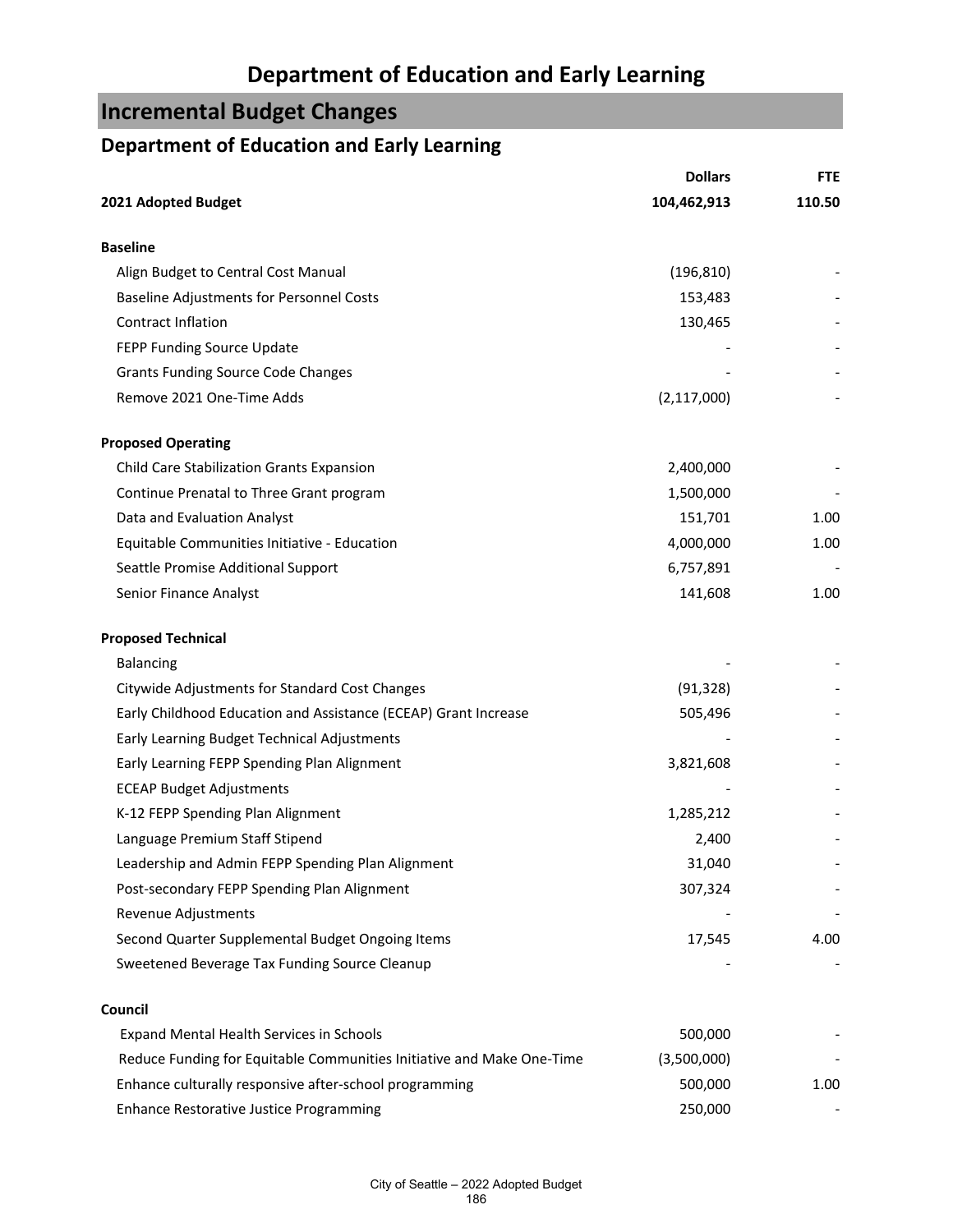| <b>Total 2022 Adopted Budget</b>                                                     | \$121,421,165 | 118.50 |
|--------------------------------------------------------------------------------------|---------------|--------|
| <b>Total Incremental Changes</b>                                                     | \$16,958,251  | 8.00   |
| Proviso \$48,000 in DEEL for non-labor costs of opening child care classrooms        |               |        |
| <b>Council Provisos</b>                                                              |               |        |
| Replace Federal Funding for Seattle Promise with FEPP Levy Fund Balance              |               |        |
| Programming for Black girls and young women and Black queer and<br>transgender youth | 375,000       |        |
| <b>Adjust Contract Inflation</b>                                                     | 32,616        |        |

## **Description of Incremental Budget Changes**

|                                                   | <b>Baseline</b>                                                                                                                                                                                    |
|---------------------------------------------------|----------------------------------------------------------------------------------------------------------------------------------------------------------------------------------------------------|
| <b>Align Budget to Central Cost Manual</b>        |                                                                                                                                                                                                    |
| Expenditures                                      | \$(196, 810)                                                                                                                                                                                       |
|                                                   | This is a technical change to align the 2022 baseline budget to the 2021 adopted central cost manual.                                                                                              |
| <b>Baseline Adjustments for Personnel Costs</b>   |                                                                                                                                                                                                    |
| Expenditures                                      | \$153,483                                                                                                                                                                                          |
|                                                   | This change adjusts appropriations to restore the annual wage increase for non-represented Executives, Managers<br>and Strategic Advisors, which was forgone in 2021 due to financial constraints. |
| <b>Contract Inflation</b>                         |                                                                                                                                                                                                    |
| Expenditures                                      | \$130,465                                                                                                                                                                                          |
| Tax (SBT) contracts.                              | This is a technical baseline change to include an inflationary adjustment on General Fund and Sweetened Beverage                                                                                   |
| <b>FEPP Funding Source Update</b>                 |                                                                                                                                                                                                    |
| Expenditures                                      |                                                                                                                                                                                                    |
| Revenues                                          |                                                                                                                                                                                                    |
| (FEPP) from funding source code FEPP21 to FEPP22. | This is a technical change to update the funding source code for the Families Education Preschool and Promise Levy                                                                                 |
| <b>Grants Funding Source Code Changes</b>         |                                                                                                                                                                                                    |
| Expenditures                                      |                                                                                                                                                                                                    |
| Revenues                                          |                                                                                                                                                                                                    |
|                                                   | This is a technical change to update the funding source codes for the Early Childhood Education and Assistance                                                                                     |

Program (ECEAP) grant.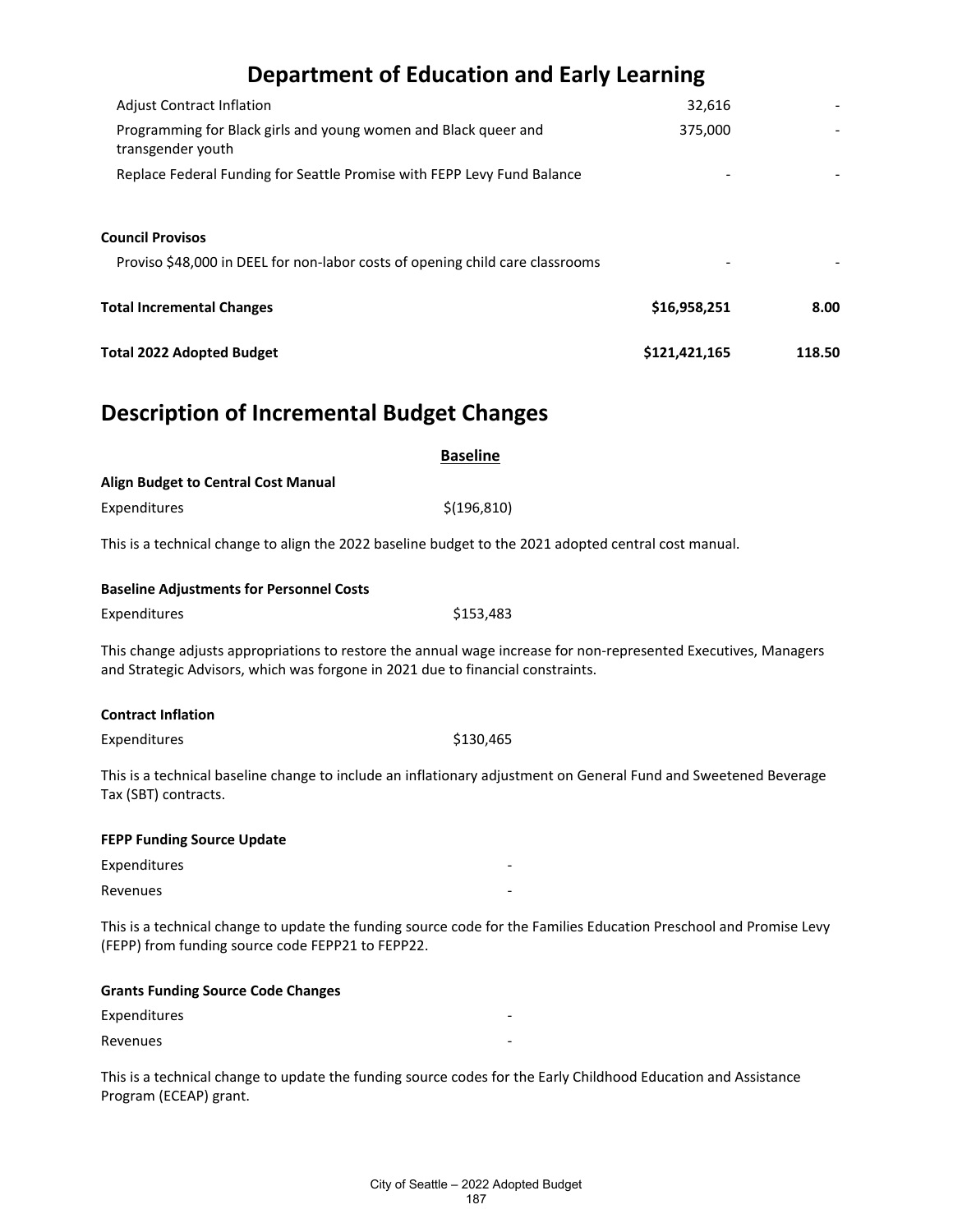#### **Remove 2021 One-Time Adds**

Expenditures  $\zeta(2,117,000)$ 

This is a technical change to remove one-time budget adds from the baseline budget. The adjustments include removing Sweetened Beverage Tax (SBT) funding for the Prenatal-3 grant program, and making a technical adjustment to the Families and Education Levy (FEL) budget. The SBT funding for the Prenatal-3 grant program is continued and described in the proposed budget changes below. The 2021 Adopted Budget included an appropriation increase for the FEL Levy, but the budget increase was duplicative as the FEL budget authority automatically carries forward from one year to the next.

#### **Proposed Operating**

#### **Child Care Stabilization Grants Expansion**

Expenditures  $$2,400,000$ 

The change request allocates \$2.4M in CLFR federal funds to expand the child care stabilization grant program that begin in 2020. These funds will be used to address the economic hardship child care providers and their employees experienced due to a loss of income, layoffs, and reduced work hours because of the COVID-19 crisis. Two populations are defined for assistance: 1) licensed child care providers (both centers and family child care homes); and 2) family, friend, and neighbor (FFN) providers. The City Council made changes to the funding source for the child care stabilization grants. Please see detail below in the Council Changes section.

#### **Continue Prenatal to Three Grant program**

Expenditures \$1,500,000

This item continues funding the Prenatal-3 grant program which was included in the 2021 Adopted Budget as a onetime investment. This program provides funding to community-based organizations that specialize in high-quality prenatal-to-three and kindergarten readiness services that seek to reduce disparities in outcomes for children based on race, gender, or other socioeconomic factors. Priority is given to organizations that offer culturally and linguistically relevant services and outreach, as well as those led by people of color and serving communities of color and/or low-income communities. This ongoing funding has been recommended by the Sweetened Beverage Tax Community Advisory Board and the program is funded with the Sweetened Beverage Tax (SBT).

| <b>Data and Evaluation Analyst</b> |           |
|------------------------------------|-----------|
| <b>Expenditures</b>                | \$151.701 |
| <b>Position Allocation</b>         | 1.00      |

This item adds 1.0 FTE K-12 data analyst to communicate K-12 investment accomplishments and show the collective impact of K-12 investments on student outcomes. This position will involve gathering and analyzing data from various data sources (education and finance) to create internal and external dashboards to inform planning, continuous improvements, and ensure progress is being made to reach department goals and results.

#### **Equitable Communities Initiative - Education**

| Expenditures        | \$4,000,000 |
|---------------------|-------------|
| Position Allocation | 1.00        |

The City Council made changes to reduce the funding for this item and make it one-time. Please see details below in the Council changes. This item continues funding for an Equity and Cultural Education Fund. As part of the Equitable Communities Initiative (ECI), the education workgroup recommended \$6 million to establish an Equity and Cultural Education Fund, with \$2 million specified for cultural education annually. The Fund is designed to benefit BIPOC youth impacted by systemic inequities in education. The appropriation for the fund is split between DEEL (\$4 million)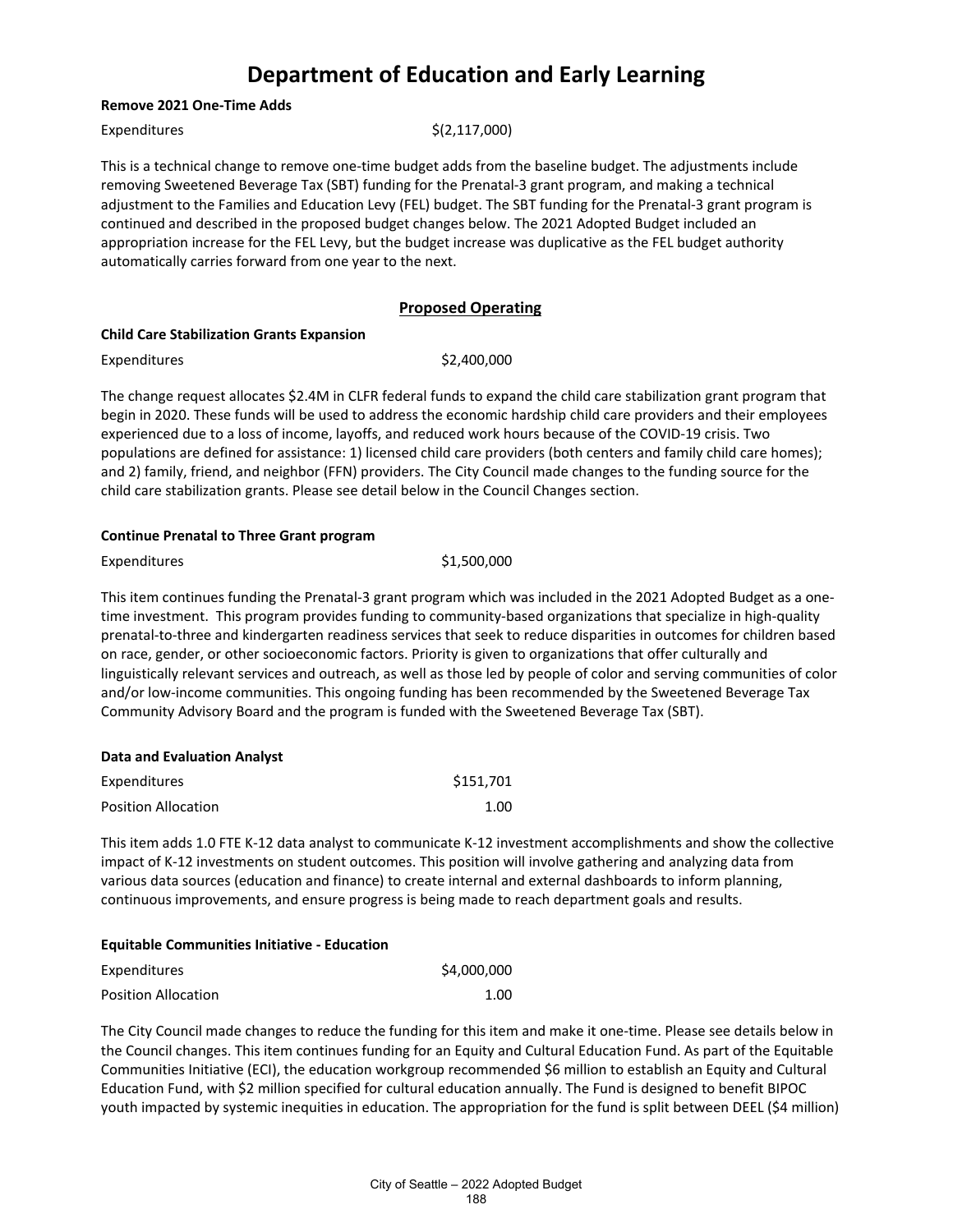and ARTS (\$2 million). Some of the funding will support administrative costs to operate the program.

Activities supported by the Fund include:

- 1. Youth leadership and cultural education
- 2. Family support and engagement
- 3. Educator diversity and professional/organizational development

Participants in these activities may be youth, families, educators, and/or community-based organizations. While the Fund prioritizes BIPOC-led community-based organizations and sole proprietors, it does not preclude partnerships with formal education systems and institutions. Funds may also be used to support organizational development for BIPOC-led non-profits and evaluation activities.

#### **Seattle Promise Additional Support**

Expenditures \$6,757,891

This item includes the second appropriation of federal Coronavirus State and Local Fiscal Recovery Funds (CLFR) for the Seattle Promise program. In total (and including funds previously allocated in 2021), \$10.7 million in CLFR funding is allocated to Seattle Promise to address impacts on students during COVID-19 and to support new partnerships with the University of Washington and extended tuition and program supports at Seattle Colleges. Funds will offer additional college preparation and persistence support for recent public high school graduates, particularly students of color, participating in the program. Proposed funds will also bolster Promise scholar pathways to college completion through a new partnership with the University of Washington and extended tuition and program supports at Seattle Colleges. New federal funding and partnerships will address educational equity toward three key program outcomes: student preparation for college-level coursework, retention in college, and completion of certificate, credential, degree or transfer to four-year institution. The City Council made changes to the funding source for this Seattle Promise investment. See additional detail below in the Council Changes section. This item is part of a package of CLFR-funded items, either directly or via revenue replacement, comprising Seattle Rescue Plan 3 (SRP3). See the Seattle Rescue Plan section of this 2022 Budget Book for more on SRP3.

### **Senior Finance Analyst** Expenditures \$141,608 Position Allocation 1.00

This item adds 1.0 FTE Senior Finance Analyst position to provide general financial and accounting support to both the DEEL finance and accounting units to meet the growing body of work stemming from new programming and associated funding. This position will provide financial management, grants monitoring, and accounting support for all of DEEL's investments.

|                                                                                | <b>Proposed Technical</b> |
|--------------------------------------------------------------------------------|---------------------------|
| <b>Balancing</b>                                                               |                           |
| Revenues                                                                       | \$(1,840,042)             |
| This is a technical item to record fund balancing entries for DEEL levy funds. |                           |

#### **Citywide Adjustments for Standard Cost Changes**

| Expenditures | \$(91,328) |
|--------------|------------|
|--------------|------------|

Citywide technical adjustments made in the baseline phase reflect changes to internal services costs, including rates from the Department of Finance & Administrative Services, Seattle Information Technology Department, Seattle Department of Human Resources, and for healthcare, retirement and industrial insurance charges for the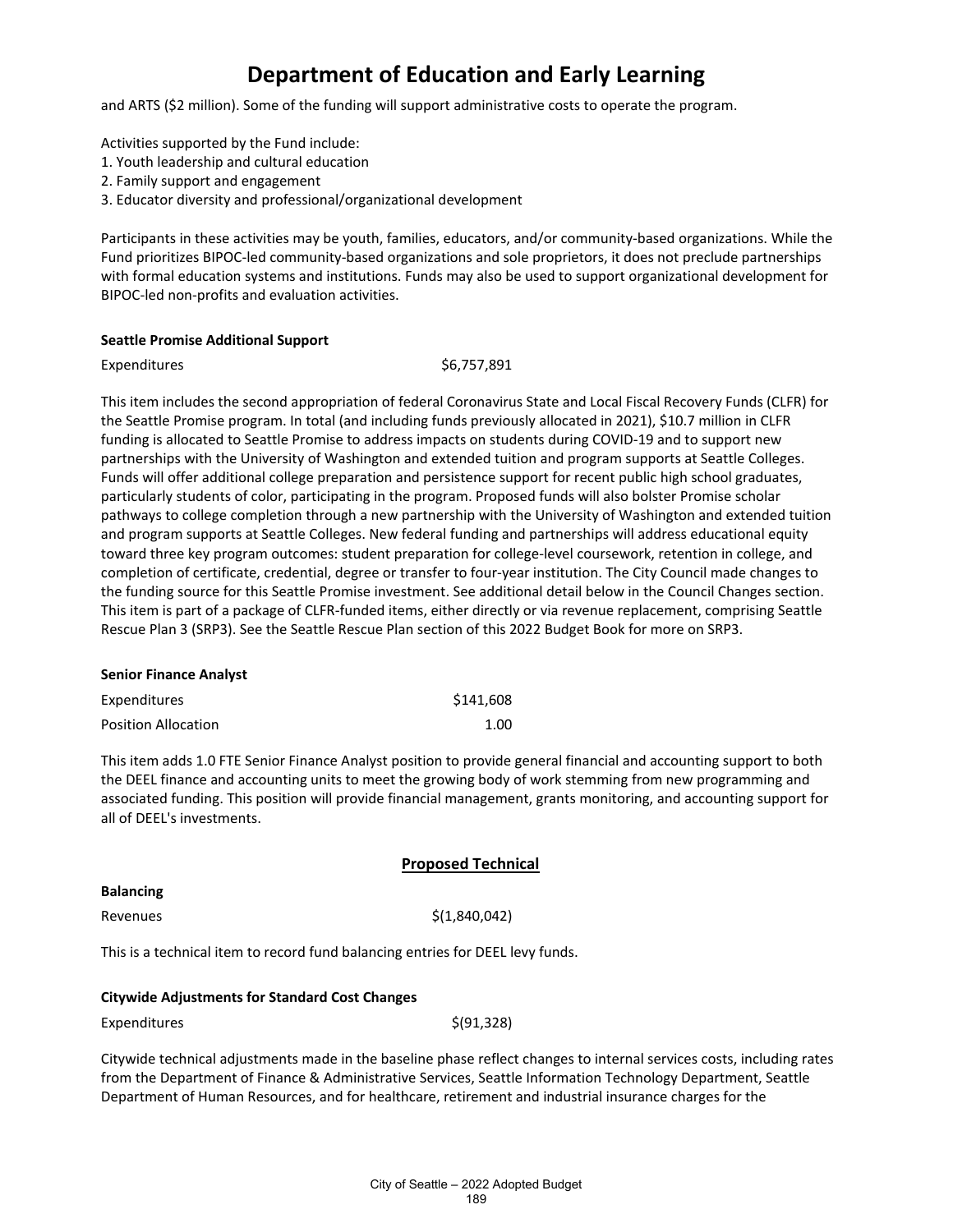department. These adjustments reflect initial assumptions about these costs and inflators early in the budget process.

#### **Early Childhood Education and Assistance (ECEAP) Grant Increase**

| Expenditures | \$505,496 |
|--------------|-----------|
|              |           |

This item reflects an increase in the ECEAP preschool grant program in recognition of the additional funds received to support complex needs and to implement summer programming. The City administers the Washington State ECEAP grant which provides high-quality preschool services to low income (110% FPL) families in Seattle. Additionally, the state added funds to expand programming into the summer to reduce learning loss caused by COVID.

#### **Early Learning Budget Technical Adjustments**

**Expenditures** 

This is a budget neutral technical change request to align budget to the appropriate accounting activities.

#### **Early Learning FEPP Spending Plan Alignment**

Expenditures \$3,821,608

This item is a technical change to align the 2021 Proposed Budget with the Families, Education, Preschool and Promise (FEPP) Levy Implementation & Evaluation Plan, and adjust for Seattle Preschool Program projected tuition collection. The plan includes a 7-year program budget summary and is based on cost model projections that include non-labor inflation, labor cost changes and other programmatic changes. For the 2021-2022 school year, DEEL anticipates adding six new Seattle Preschool Program classrooms and three family child care sites. DEEL is also adding staffing to support program growth.

#### **ECEAP Budget Adjustments**

Expenditures

This is a budget neutral Change Request for the ECEAP grant to better align project and activity budget items to their appropriate use.

#### **K-12 FEPP Spending Plan Alignment**

Expenditures  $$1,285,212$ 

This item is a technical change to align the 2021 Proposed Budget with the Families, Education, Preschool and Promise (FEPP) Levy Implementation & Evaluation Plan. The plan includes a 7-year program budget summary and is based on cost model projections that include non-labor inflation, labor cost changes and other programmatic changes.

#### **Language Premium Staff Stipend**

Expenditures \$2,400

This item increases ongoing appropriation authority for language services stipends. Per the Coalition of City Unions collective bargaining agreement, City employees who are multilingual and provide language services, such as interpretation and translation, to communicate with clients and/or other employees in business-related situations are now eligible for a monthly language premium stipend. The amounts in the 2022 budget are estimates based on the eligible employees from 2021.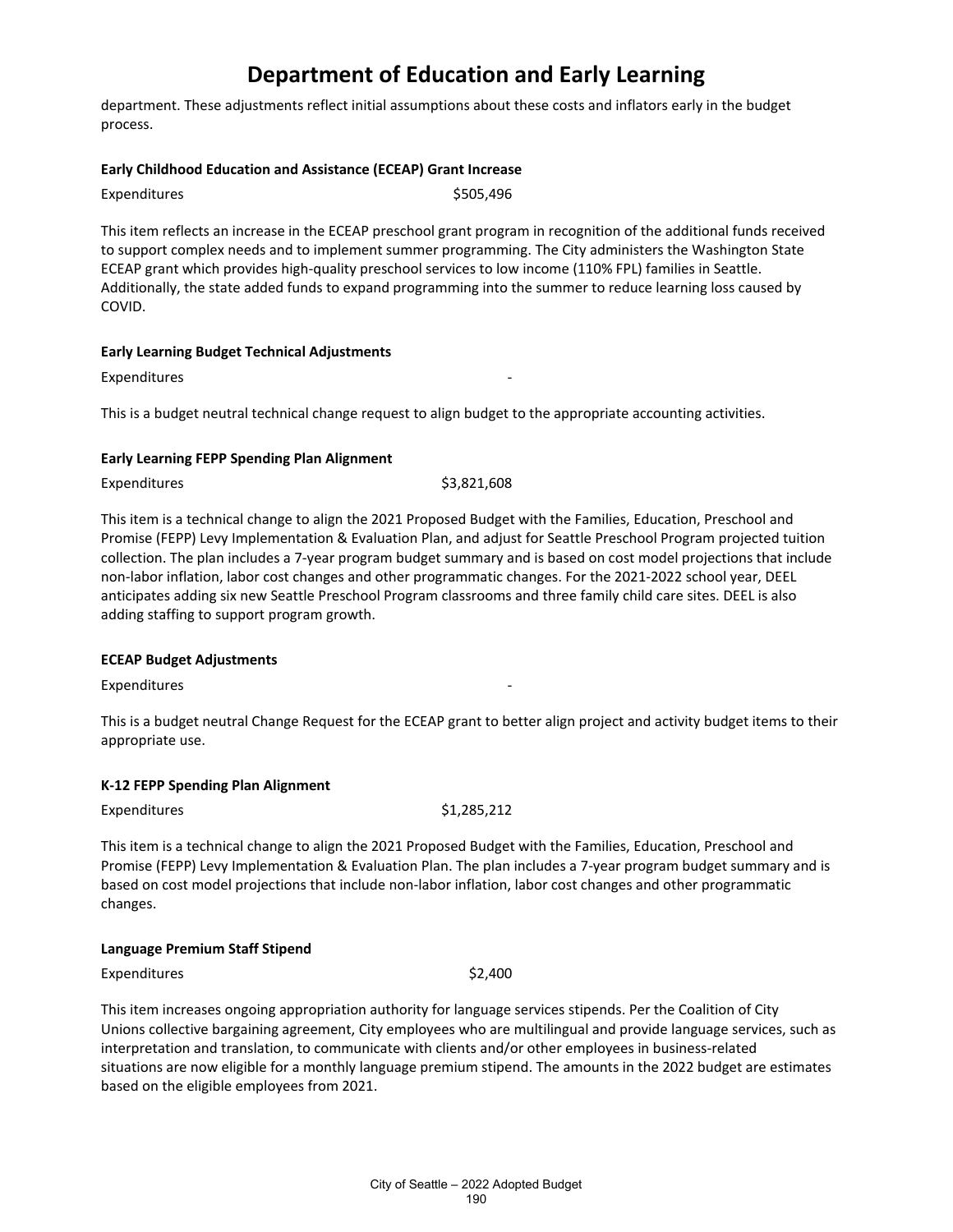#### **Leadership and Admin FEPP Spending Plan Alignment**

Expenditures \$31,040

This item is a technical change to align the 2021 Proposed Budget with the Families, Education, Preschool and Promise (FEPP) Levy Implementation & Evaluation Plan. The plan includes a 7-year program budget summary and is based on cost model projections that include non-labor inflation, labor cost changes and other programmatic changes.

| <b>Post-secondary FEPP Spending Plan Alignment</b> |  |  |  |  |  |
|----------------------------------------------------|--|--|--|--|--|
|----------------------------------------------------|--|--|--|--|--|

Expenditures \$307,324

This item is a technical change to align the 2021 Proposed Budget with the Families, Education, Preschool and Promise (FEPP) Levy Implementation & Evaluation Plan. The plan includes a 7-year program budget summary and is based on cost model projections that include non-labor inflation, labor cost changes and other programmatic changes.

#### **Revenue Adjustments**

| Revenues | \$7,663,214 |
|----------|-------------|
|----------|-------------|

This change request modifies DEEL's revenue budget associated with grants and the FEPP levy. These amounts tie to the proposed expenditure changes.

#### **Second Quarter Supplemental Budget Ongoing Items**

| Expenditures               | \$17,545 |
|----------------------------|----------|
| <b>Position Allocation</b> | 4.00     |

This item adds four positions that were authorized during the 2021 Q2 Supplemental Budget and continues an appropriation increase to reflect an increase in the federal Upward Bound grant. The positions include two positions supporting the Seattle Promise program (A Strategic Advisor who will support program expansion and a Strategic Advisor who will support Data and Evaluation) and two positions supporting the Seattle Preschool Program ramp up (a Human Services Coordinator who supports enrollment and an Early Education Specialist Coach to support teachers).

#### **Sweetened Beverage Tax Funding Source Cleanup**

**Expenditures** 

This is a budget neutral technical change request to remove the old funding source code (SWBEVTAX) which existed under the General Fund in the first year of the program.

#### **Council**

#### **Expand Mental Health Services in Schools**

Expenditures  $$500,000$ 

This Council Budget Action adds one-time funding to expand mental health services available in School-Based Health Centers (SBHCs).

The City currently funds mental health services in schools through its Families, Education, Preschool, and Promise Levy investments in SBHCs, which are managed through a contract with Public Health - Seattle & King County (Public Health). The 2022 Adopted Budget includes approximately \$7.2 million for SBHCs which includes both mental health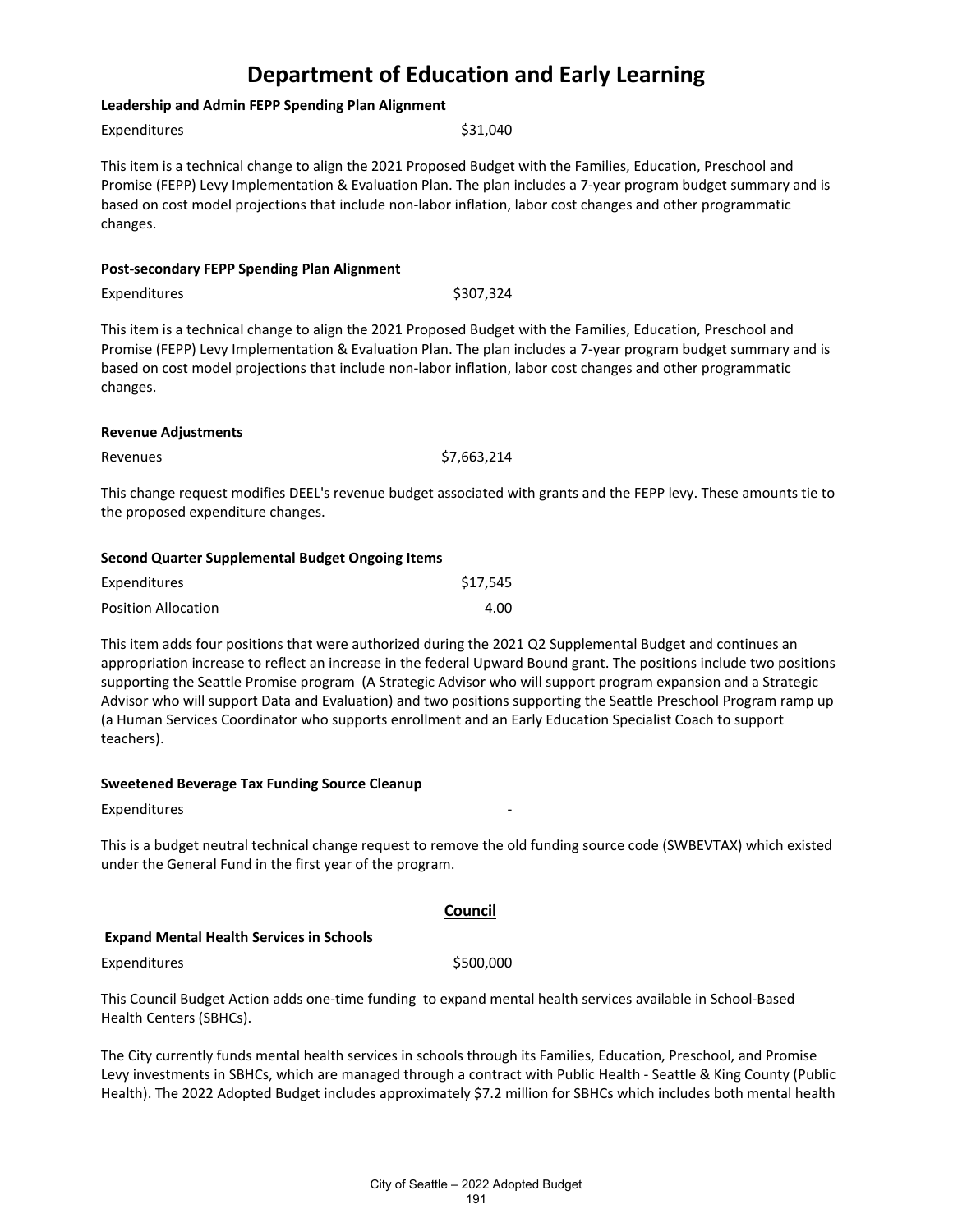and general health services; DEEL and Public Health do not track the allocation of funds to mental health services specifically.

#### **Reduce Funding for Equitable Communities Initiative and Make One-Time**

| Expenditures | \$(3,500,000) |
|--------------|---------------|
|--------------|---------------|

City Council reduced funding for the Equitable Communities Initiative Task Force recommendations by \$14 million in the 2022 Adopted Budget, relative to the Executive's proposed budget, and changed appropriations to one-time funding. The Council issued a Statement of Legislative Intent that they will work with the Executive to try to identify ongoing funding to sustain the commitment to the recommendations. The Equity and Cultural Education Fund was reduced by \$4.5 million (\$3.5 million reduction to DEEL and \$1.5 million reduction to ARTS) leaving an appropriation for 2022 of approximately \$500,000 in DEEL and \$500,000 in ARTS. Total one-time funding for the initiative over 2021-22 is therefore \$7 million including the \$6 million provided in the 2021 budget.

#### **Enhance culturally responsive after-school programming**

| Expenditures               | \$500,000 |
|----------------------------|-----------|
| <b>Position Allocation</b> | 1.00      |

This Council Budget Action adds funding and a position for culturally responsive after-school programming for middle and high school students, with a priority for programs that support immigrant and refugee youth and provide in-language support.

This funding will supplement funding that the City provides for community-based organizations through the Families, Education, Preschool, and Promise (FEPP) Levy, known as Opportunity and Access Investments. The 2022 Adopted Budget includes approximately \$1.8 million of Opportunity and Access funding.

#### **Enhance Restorative Justice Programming**

Expenditures \$250,000

This Council Budget Action adds funding to supplement funding added in the 2021 Adopted Budget to support a multi-year pilot program for schools, in partnership with community organizations, to implement restorative justice practices as an alternative to punitive discipline practices. DEEL has been working with Seattle Public Schools' Restorative Justice Coordinator on the initial implementation, which encourages collaboration and partnership with community-based organizations and requires schools to implement a framework focused on the adoption and scaling of evidence-based and promising practices for restorative justice, conflict resolution, and de-escalation.

The 2022 Proposed Budget continued funding for restorative justice programming and this additional funding will potentially allow the pilot program to expand to additional schools.

#### **Adjust Contract Inflation**

Expenditures \$32,616

This item adjusts the inflationary increase on contracts supported by the General Fund and the Sweetened Beverage Tax (SBT) from 2.4% to 3%.

#### **Programming for Black girls and young women and Black queer and transgender youth**

Expenditures \$375,000

This Council Budget Action adds one-time funding for culturally responsive and identify-affirming programming for Black girls and young women and Black queer and transgender youth.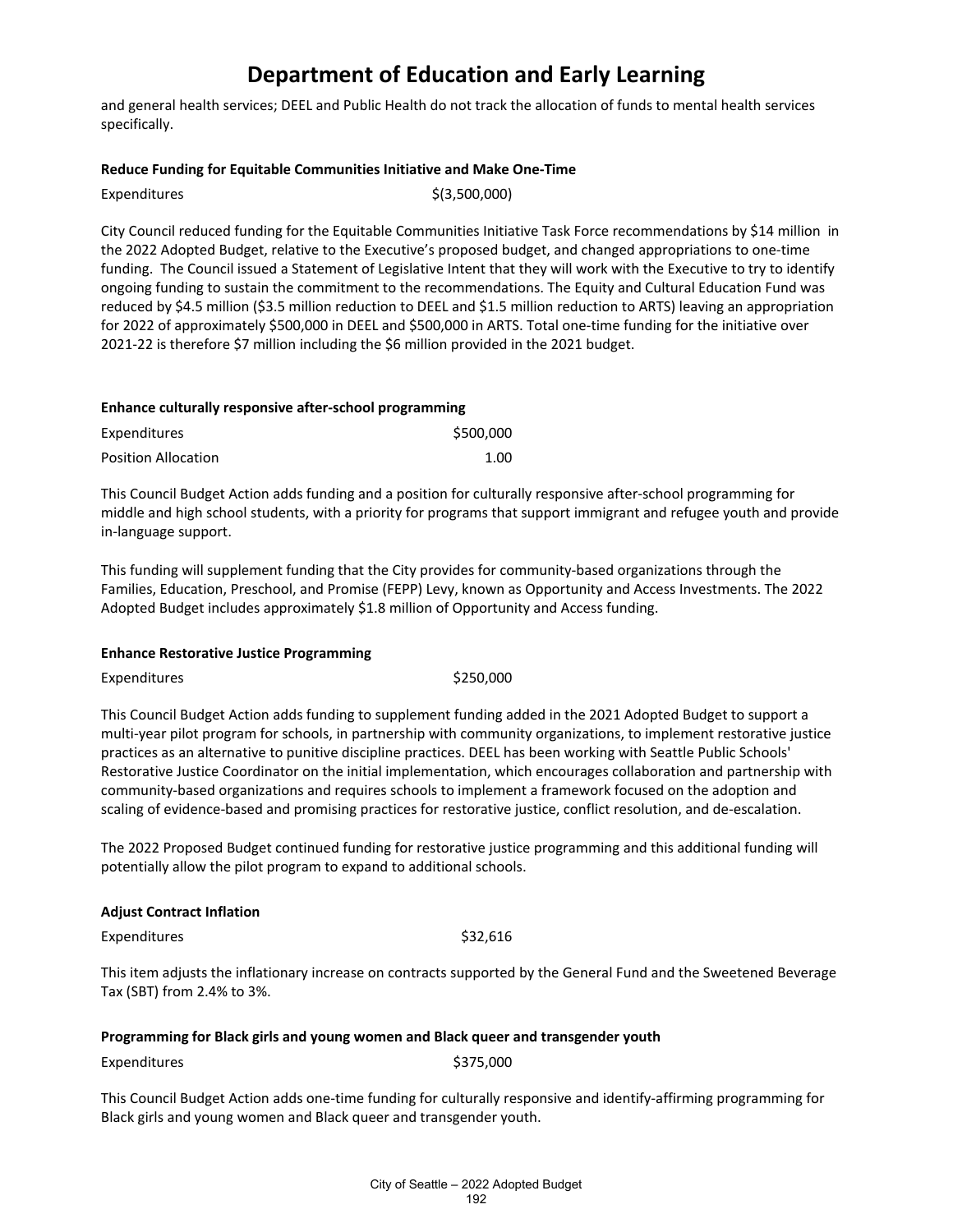The 2021 Adopted Budget included one-time funding of \$550,000 for two bodies of work related to programming for Black girls and young women and Black queer and transgender youth:

1) To perform a study identifying gaps in available programming, determining strategies for addressing those gaps, and making recommendations on appropriate programming opportunities.

2) To administer and provide one-time programming based on the strategies and recommendations identified in the study.

DEEL submitted the report to the Council in June 2021. In October 2021, DEEL announced a competitive funding opportunity for the remaining \$375,000 in funds for organizations to provide programming during the 2021-22 school year. The department expects that five organizations will be selected for funding with a maximum award amount of \$75,000 per awardee.

This additional one-time funding will allow DEEL to continue programming in the 2022-23 school year.

#### **Replace Federal Funding for Seattle Promise with FEPP Levy Fund Balance**

#### Expenditures

The 2022 Proposed Budget included \$6.7 million of Coronavirus Local Fiscal Recovery (CLFR) funds to continue investing in a set of enhancements to the Seattle Promise program. This Council Budget Action replaces \$4.4 million of CLFR funds with Families, Education, Preschool, and Promise Levy (FEPP Levy) fund balance.

DEEL received a \$4 million allocation from the first tranche of CLFR funding in June 2021 as part of Seattle Rescue Plan 1, and the additional \$6.7 million brings the total spending on enhancements to \$10.7 million. The enhancements include items such as: increasing the amount of the equity scholarship for individual students, allowing students impacted by the pandemic up to one additional year of program support, and increasing the amount of overall tuition funding available to sustain higher-than-projected program enrollment. The funding included in the 2022 Adopted Budget will continue those enhancements during the 2021-22 and 2022-23 school years.

#### **Council Provisos**

#### **Proviso \$48,000 in DEEL for non-labor costs of opening child care classrooms**

"Of the General Fund appropriations in the 2022 budget for the Department of Education and Early Learning's Early Learning Budget Summary Level (BO-EE-IL100), \$47,856 is appropriated solely for the non-labor operating costs for opening toddler child care classrooms primarily serving parents attending college, college faculty, and the surrounding community and may be spent for no other purpose."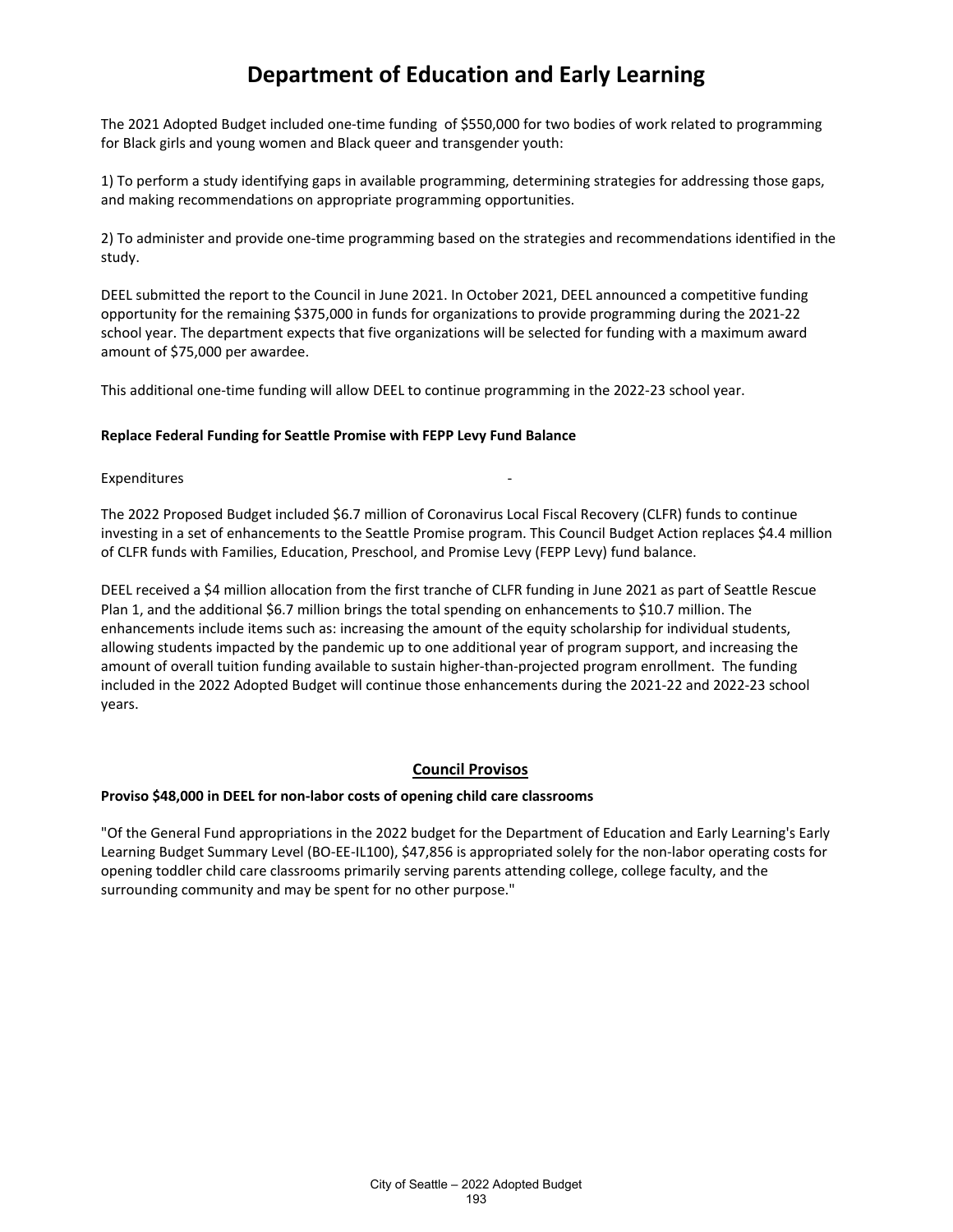| <b>Expenditure Overview</b>                          |                |             |             |  |
|------------------------------------------------------|----------------|-------------|-------------|--|
|                                                      | 2020           | 2021        | 2022        |  |
| <b>Appropriations</b>                                | <b>Actuals</b> | Adopted     | Adopted     |  |
| DEEL - BO-EE-IL100 - Early Learning                  |                |             |             |  |
| 00100 - General Fund                                 | 9,911,449      | 9,639,744   | 10,216,529  |  |
| 00155 - Sweetened Beverage Tax Fund                  | 5,644,509      | 7,264,274   | 7,284,046   |  |
| 14500 - Payroll Expense Tax                          |                |             | 2,400,000   |  |
| 17857 - 2011 Families and Education Levy             | (396)          |             |             |  |
| 17861 - Seattle Preschool Levy Fund                  | 484,723        |             |             |  |
| 17871 - Families Education Preschool<br>Promise Levy | 28,709,713     | 41,454,356  | 45,240,241  |  |
| Total for BSL: BO-EE-IL100                           | 44,749,997     | 58,358,374  | 65,140,817  |  |
| DEEL - BO-EE-IL200 - K-12 Programs                   |                |             |             |  |
| 00100 - General Fund                                 | 978,753        | 1,211,195   | 3,307,490   |  |
| 17857 - 2011 Families and Education Levy             | 4,539,440      | 550,000     |             |  |
| 17871 - Families Education Preschool<br>Promise Levy | 25,985,786     | 32,074,134  | 33,395,060  |  |
| Total for BSL: BO-EE-IL200                           | 31,503,980     | 33,835,328  | 36,702,550  |  |
| DEEL - BO-EE-IL300 - Post-Secondary Programs         |                |             |             |  |
| 00100 - General Fund                                 | 1,388          |             |             |  |
| 00155 - Sweetened Beverage Tax Fund                  | 4,871,404      |             |             |  |
| 14000 - Coronavirus Local Fiscal Recovery<br>Fund    |                |             | 2,357,891   |  |
| 17871 - Families Education Preschool<br>Promise Levy | 3,289,570      | 5,212,088   | 9,924,097   |  |
| Total for BSL: BO-EE-IL300                           | 8,162,361      | 5,212,088   | 12,281,988  |  |
| DEEL - BO-EE-IL700 - Leadership and Administration   |                |             |             |  |
| 00100 - General Fund                                 | 138,054        | 551,990     | 686,634     |  |
| 00155 - Sweetened Beverage Tax Fund                  | 381,549        | 543,946     | 548,274     |  |
| 17857 - 2011 Families and Education Levy             | 133,194        |             |             |  |
| 17861 - Seattle Preschool Levy Fund                  | 14,461         |             |             |  |
| 17871 - Families Education Preschool<br>Promise Levy | 5,667,642      | 5,961,187   | 6,060,901   |  |
| Total for BSL: BO-EE-IL700                           | 6,334,899      | 7,057,123   | 7,295,810   |  |
| <b>Department Total</b>                              | 90,751,237     | 104,462,913 | 121,421,165 |  |
| Department Full-Time Equivalents Total*              | 110.50         | 110.50      | 118.50      |  |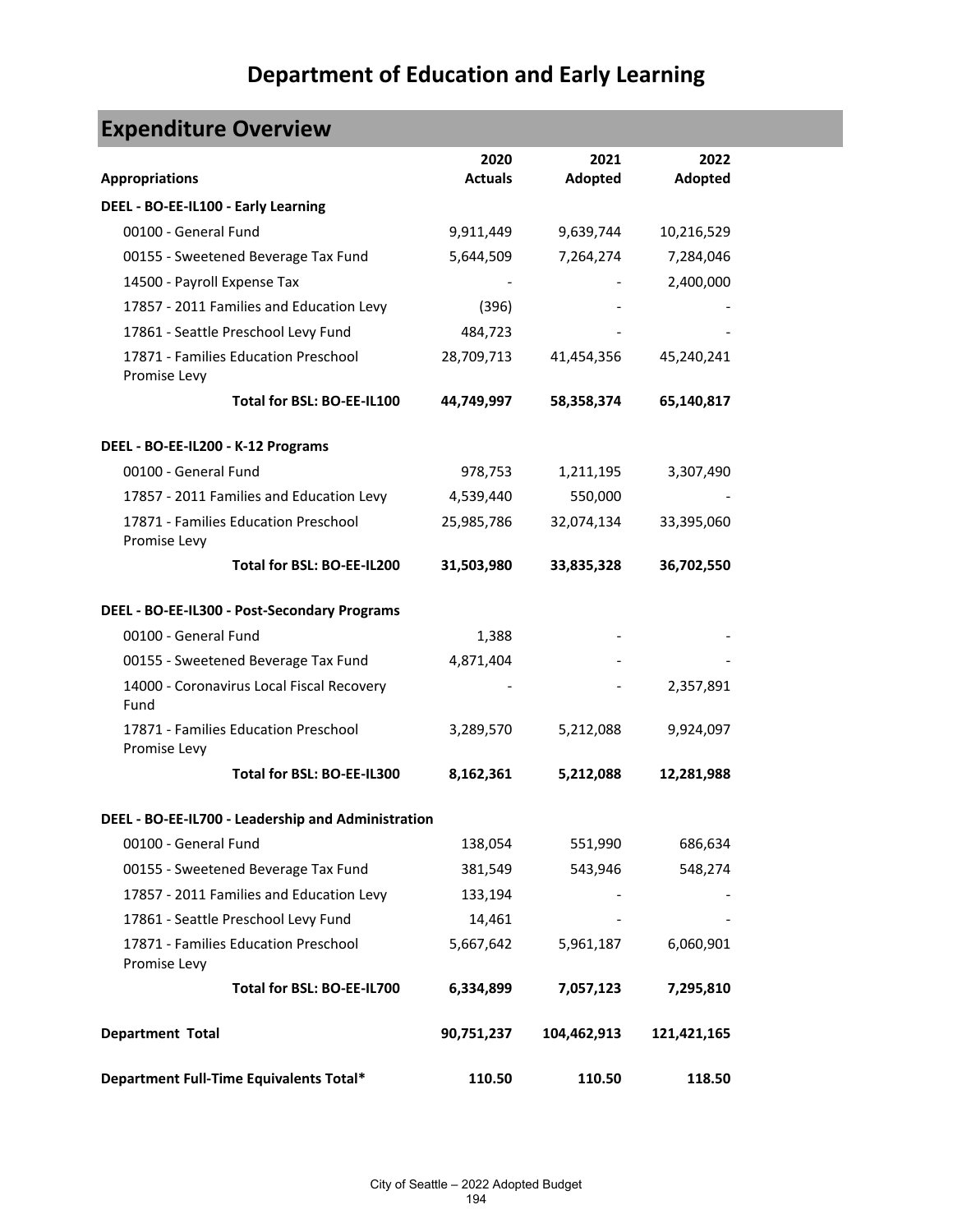*\* FTE totals are provided for informational purposes only. Changes in FTEs resulting from City Council or Human Resources Director actions outside of the budget process may not be detailed here*

## **Budget Summary by Fund Department of Education and Early Learning**

|                                                      | 2020<br><b>Actuals</b> | 2021<br>Adopted | 2022<br>Adopted |
|------------------------------------------------------|------------------------|-----------------|-----------------|
| 00100 - General Fund                                 | 11,029,643             | 11,402,929      | 14,210,654      |
| 00155 - Sweetened Beverage Tax Fund                  | 10,897,462             | 7,808,220       | 7,832,320       |
| 14000 - Coronavirus Local Fiscal Recovery Fund       |                        |                 | 2,357,891       |
| 14500 - Payroll Expense Tax                          |                        |                 | 2,400,000       |
| 17857 - 2011 Families and Education Levy             | 4,672,238              | 550,000         |                 |
| 17861 - Seattle Preschool Levy Fund                  | 499,183                |                 |                 |
| 17871 - Families Education Preschool Promise<br>Levy | 63,652,711             | 84,701,765      | 94,620,300      |
| <b>Budget Totals for DEEL</b>                        | 90,751,237             | 104.462.913     | 121.421.165     |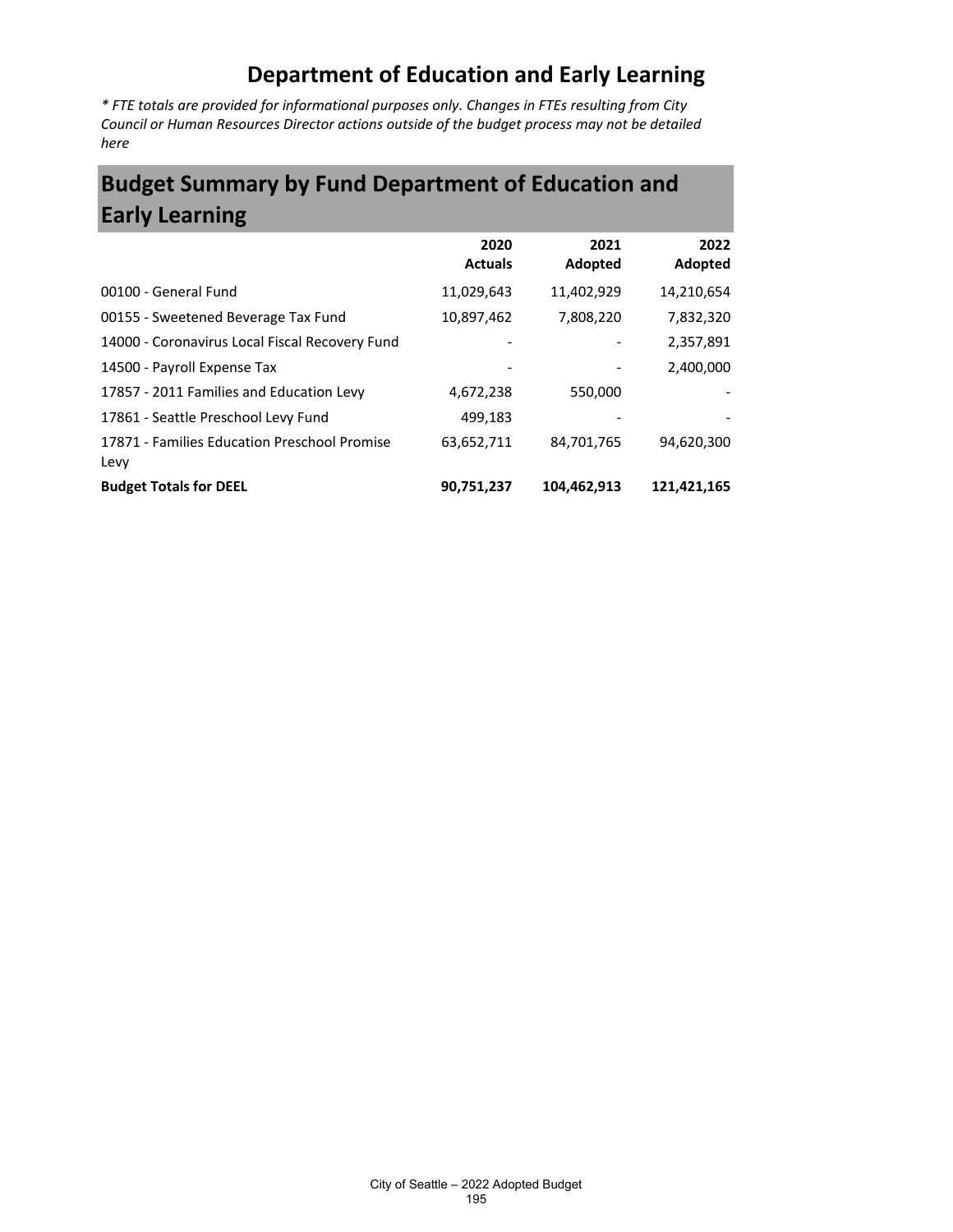# **Revenue Overview**

|                             | <b>2022 Estimated Revenues</b>                                                         |                |             |            |
|-----------------------------|----------------------------------------------------------------------------------------|----------------|-------------|------------|
| Account                     |                                                                                        | 2020           | 2021        | 2022       |
| Code                        | <b>Account Name</b>                                                                    | <b>Actuals</b> | Adopted     | Adopted    |
| 330020                      | Intergov-Revenues                                                                      |                | 501,282     | 518,827    |
| 331110                      | <b>Direct Fed Grants</b>                                                               | 391,270        |             |            |
| 334010                      | <b>State Grants</b>                                                                    | 4,519,569      | 4,123,134   | 4,960,226  |
| 337080                      | <b>Other Private Contrib &amp; Dons</b>                                                | 207,500        |             |            |
|                             | Total Revenues for: 00100 - General Fund                                               | 5,118,340      | 4,624,416   | 5,479,053  |
| 360010                      | Investment Interest                                                                    |                |             | 300,000    |
| <b>Education Levy</b>       | Total Revenues for: 17857 - 2011 Families and                                          |                |             | 300,000    |
| 400000                      | Use of/Contribution to Fund<br><b>Balance</b>                                          |                | 550,000     | (300,000)  |
| <b>Education Levy</b>       | Total Resources for:17857 - 2011 Families and                                          |                | 550,000     |            |
| 341150                      | <b>Private Reimbursements</b>                                                          | (199, 571)     |             |            |
| 360010                      | Investment Interest                                                                    |                |             | 100,000    |
| <b>Levy Fund</b>            | Total Revenues for: 17861 - Seattle Preschool                                          | (199, 571)     |             | 100,000    |
| 400000                      | Use of/Contribution to Fund<br><b>Balance</b>                                          |                |             | (100,000)  |
| <b>Levy Fund</b>            | Total Resources for:17861 - Seattle Preschool                                          | (199, 571)     |             |            |
| 311010                      | Real & Personal Property Taxes                                                         | 85,352,448     | 87,188,457  | 88,060,342 |
| 337080                      | Other Private Contrib & Dons                                                           |                | 700,000     | 2,000,000  |
| 341150                      | <b>Private Reimbursements</b>                                                          | 736,502        |             |            |
| 360010                      | Investment Interest                                                                    |                | 1,138,926   | 1,600,000  |
|                             | Total Revenues for: 17871 - Families Education<br><b>Preschool Promise Levy</b>        | 86,088,950     | 89,027,383  | 91,660,342 |
| 400000                      | Use of/Contribution to Fund<br><b>Balance</b>                                          |                | (4,325,618) | 2,959,958  |
|                             | <b>Total Resources for:17871 - Families Education</b><br><b>Preschool Promise Levy</b> | 86,088,950     | 84,701,765  | 94,620,300 |
| <b>Total DEEL Resources</b> |                                                                                        | 91,007,718     | 89,876,181  | 95,699,353 |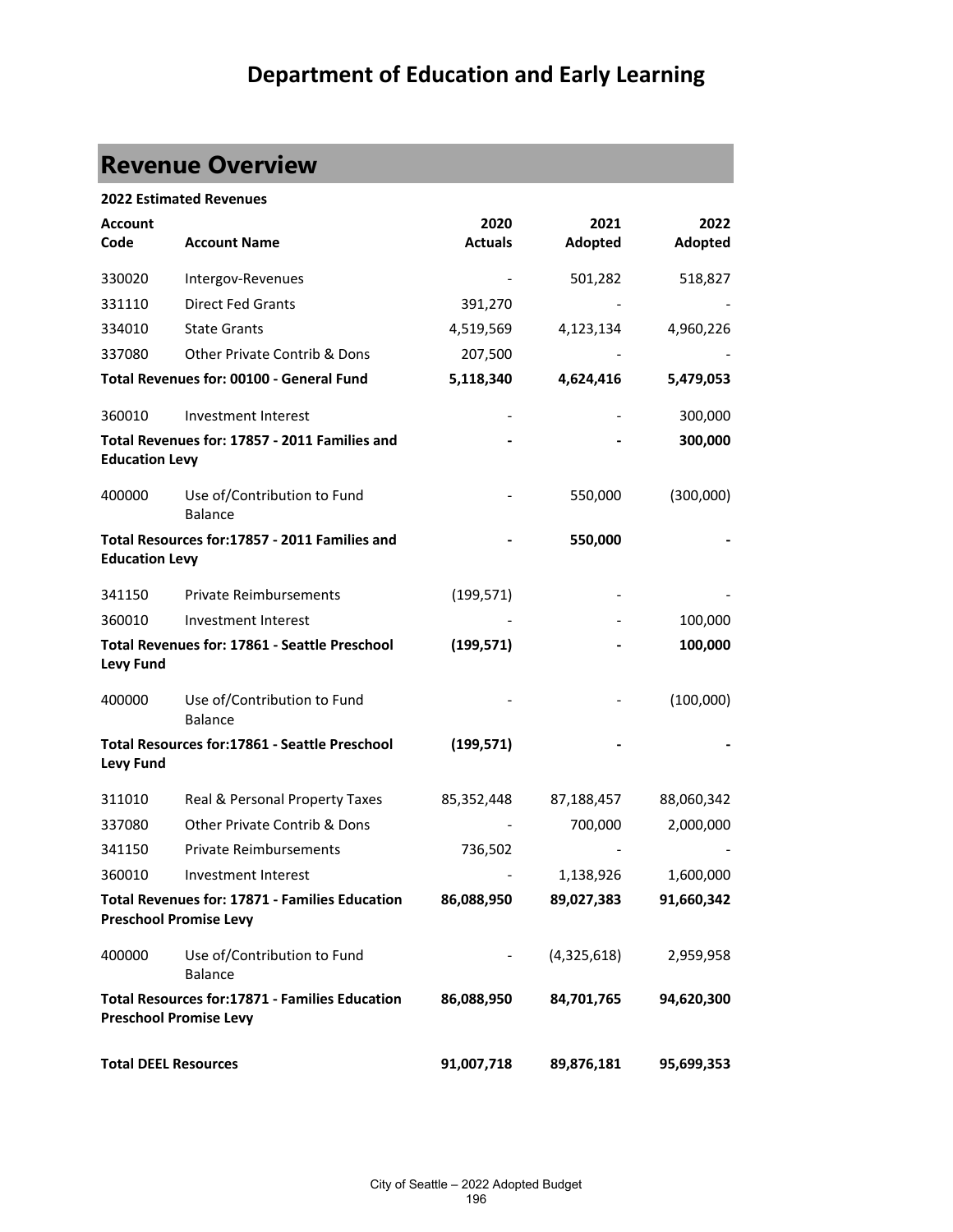### **Appropriations by Budget Summary Level and Program**

#### **DEEL - BO-EE-IL100 - Early Learning**

The purpose of the Early Learning Budget Summary Level is to help children enter school ready to succeed, provide preschool teachers with resources and training, and assist Seattle families with gaining access to early learning resources.

| <b>Program Expenditures</b>  | 2020<br><b>Actuals</b> | 2021<br>Adopted | 2022<br>Adopted |
|------------------------------|------------------------|-----------------|-----------------|
| Early Learning               | 44.749.997             | 58,358,374      | 65,140,817      |
| <b>Total</b>                 | 44,749,997             | 58,358,374      | 65,140,817      |
| Full-time Equivalents Total* | 60.50                  | 61.50           | 63.50           |

*\*FTE totals are provided for informational purposes only. Changes in FTEs resulting from City Council or Human Resources Director actions outside of the budget process may not be detailed here*

#### **DEEL - BO-EE-IL200 - K-12 Programs**

The purpose of the K-12 Division Budget Summary Level is to manage K-12 investments.

| <b>Program Expenditures</b>  | 2020<br><b>Actuals</b> | 2021<br>Adopted | 2022<br>Adopted |
|------------------------------|------------------------|-----------------|-----------------|
| K-12 Programs                | 31,503,980             | 33,835,328      | 36,702,550      |
| Total                        | 31,503,980             | 33,835,328      | 36,702,550      |
| Full-time Equivalents Total* | 17.00                  | 17.00           | 19.00           |

*\*FTE totals are provided for informational purposes only. Changes in FTEs resulting from City Council or Human Resources Director actions outside of the budget process may not be detailed here*

#### **DEEL - BO-EE-IL300 - Post-Secondary Programs**

The purpose of the Post-Secondary Budget Summary Level is to help achieve the goal of the City's Education Action Plan that 70% of all student groups in Seattle Public Schools will go on to attain a post-secondary credential by the year 2030.

| <b>Program Expenditures</b>  | 2020<br><b>Actuals</b> | 2021<br>Adopted | 2022<br>Adopted |
|------------------------------|------------------------|-----------------|-----------------|
| Post-Secondary Programs      | 8,162,361              | 5,212,088       | 12,281,988      |
| Total                        | 8,162,361              | 5,212,088       | 12,281,988      |
| Full-time Equivalents Total* | 1.00                   | 1.00            | 3.00            |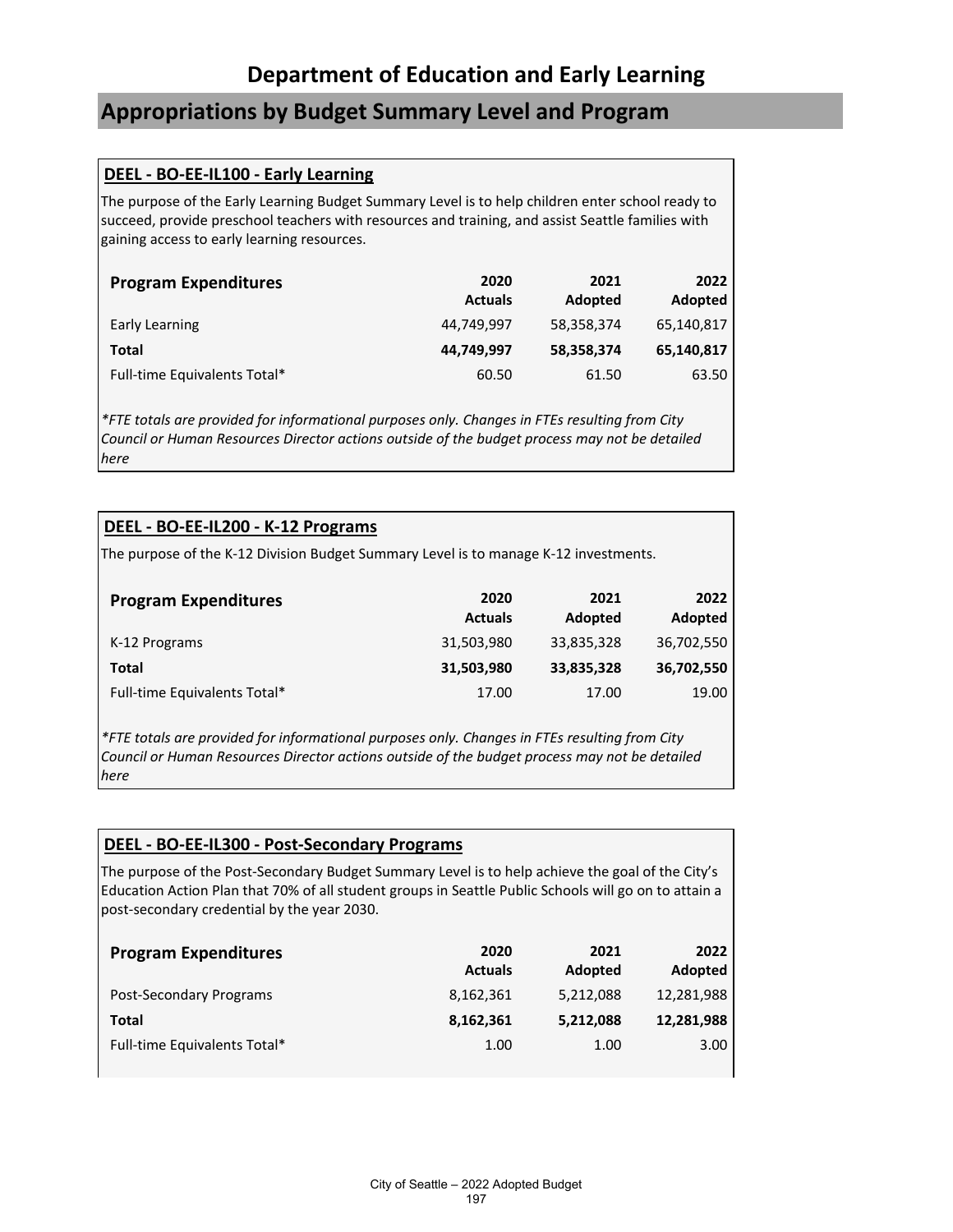*\*FTE totals are provided for informational purposes only. Changes in FTEs resulting from City Council or Human Resources Director actions outside of the budget process may not be detailed here*

#### **DEEL - BO-EE-IL700 - Leadership and Administration**

The purpose of the Leadership and Administration Budget Summary Level is to provide executive, community, financial, human resource, technology and business support to the Department of Education and Early Learning.

| <b>Program Expenditures</b>        | 2020<br><b>Actuals</b> | 2021<br>Adopted              | 2022<br>Adopted |
|------------------------------------|------------------------|------------------------------|-----------------|
| Citywide Indirect Costs            | 1,642,982              | 1,992,121                    | 2,236,886       |
| <b>Departmental Indirect Costs</b> | 907,939                | $\qquad \qquad \blacksquare$ |                 |
| <b>Divisional Indirect Costs</b>   | 3,832,246              | 5,065,002                    | 5,058,924       |
| <b>Pooled Benefits</b>             | (48, 268)              | $\overline{\phantom{0}}$     |                 |
| <b>Total</b>                       | 6,334,899              | 7,057,123                    | 7,295,810       |
| Full-time Equivalents Total*       | 32.00                  | 31.00                        | 33.00           |

*\*FTE totals are provided for informational purposes only. Changes in FTEs resulting from City Council or Human Resources Director actions outside of the budget process may not be detailed here*

*The following information summarizes the programs in Leadership and Administration Budget Summary Level:*

#### **Citywide Indirect Costs**

| <b>Expenditures/FTE</b>            | 2020<br><b>Actuals</b> | 2021<br>Adopted | 2022<br>Adopted |
|------------------------------------|------------------------|-----------------|-----------------|
| Citywide Indirect Costs            | 1,642,982              | 1,992,121       | 2,236,886       |
| <b>Departmental Indirect Costs</b> |                        |                 |                 |
| <b>Expenditures/FTE</b>            | 2020<br><b>Actuals</b> | 2021<br>Adopted | 2022<br>Adopted |
| <b>Departmental Indirect Costs</b> | 907,939                |                 |                 |
| <b>Full Time Equivalents Total</b> | 32.00                  | 31.00           | 31.00           |
| <b>Divisional Indirect Costs</b>   |                        |                 |                 |
| <b>Expenditures/FTE</b>            | 2020<br><b>Actuals</b> | 2021<br>Adopted | 2022<br>Adopted |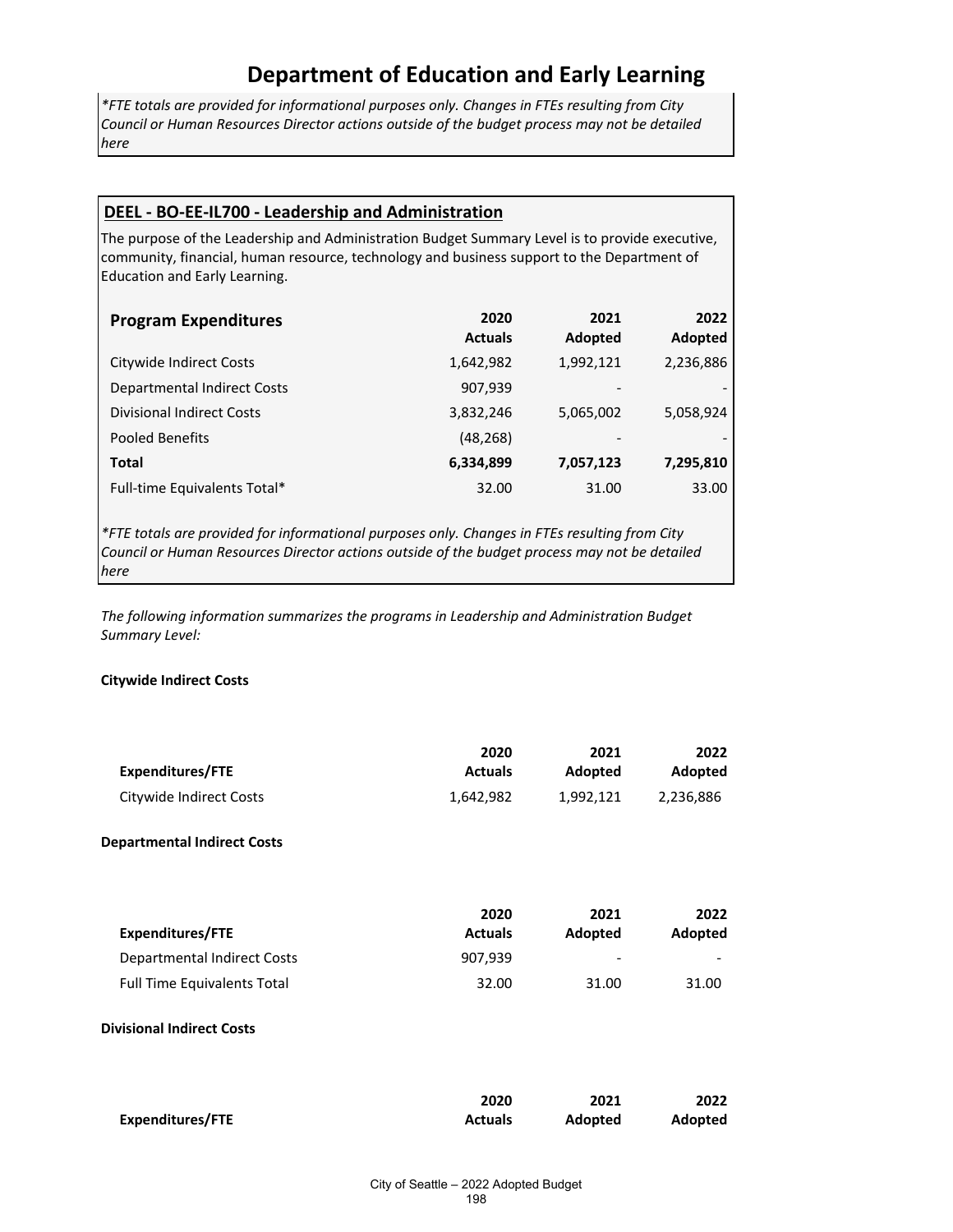| <b>Divisional Indirect Costs</b>   | 3,832,246 | 5,065,002                | 5,058,924 |
|------------------------------------|-----------|--------------------------|-----------|
| <b>Full Time Equivalents Total</b> | -         | $\overline{\phantom{a}}$ | 2.00      |
| <b>Pooled Benefits</b>             |           |                          |           |

#### **Expenditures/FTE 2020 Actuals 2021 Adopted 2022 Adopted** Pooled Benefits **(48,268)** and the contract of the contract of the contract of the contract of the contract of the contract of the contract of the contract of the contract of the contract of the contract of the contract of